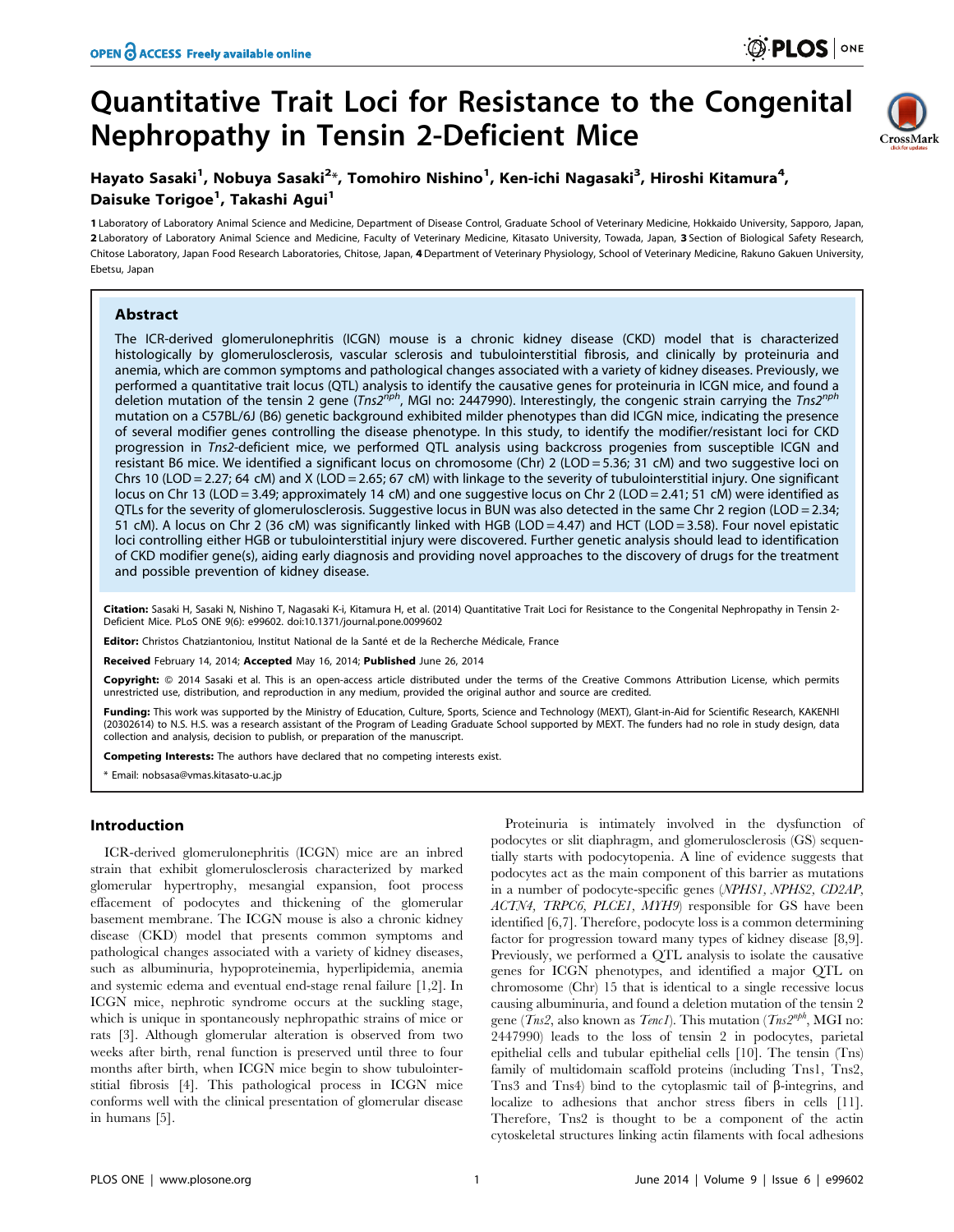|                |                                                                                                                                                 | Table 1. QTL identified for nephropathic traits. |      |                |                        |                      |                               |  |
|----------------|-------------------------------------------------------------------------------------------------------------------------------------------------|--------------------------------------------------|------|----------------|------------------------|----------------------|-------------------------------|--|
|                | Chr Peak (cM)                                                                                                                                   | Nearest marker                                   | go   | Phenotype      | ICGN/ICGN <sup>a</sup> | B6/ICGN <sup>a</sup> | Resistance allele             |  |
|                | $\overline{3}$                                                                                                                                  | D2Mit369                                         | 5.36 | Tubule         | $\frac{10}{10}$        | 0.4                  | $\rm{B6}^{\rm{b**}}$          |  |
|                | 36                                                                                                                                              | D2Mit380                                         | 4.47 | HGB (g/dL)     | 12.6                   | 13.2                 | $\mathsf{B6}^\mathsf{c}$      |  |
|                |                                                                                                                                                 |                                                  | 3.58 | <b>HCT (%)</b> | 43.1                   | 45.2                 | $\mathsf{B6}^\mathsf{c}$      |  |
|                | 51                                                                                                                                              | D2Mit66                                          | 2.41 | Glomeruli      | 30.2                   | 25.9                 | B6 <sup>b**</sup>             |  |
|                |                                                                                                                                                 |                                                  | 2.34 | BUN (mg/dL)    | 38.2                   | 31.3                 | B6 <sup>c</sup>               |  |
| $\overline{a}$ | S                                                                                                                                               | D10Mit271                                        | 2.27 | Tubule         | 0.8                    | 0.4                  | $\rm{B6}^{\rm{b}}$            |  |
| $\tilde{1}$    | $\overline{4}$                                                                                                                                  | D13Mit60                                         | 3.49 | Glomeruli      | 30.4                   | 24.9                 | $\mathsf{B6}^\mathsf{b^{**}}$ |  |
|                | 67                                                                                                                                              | DXMit186                                         | 2.65 | Tubule         | 0.8                    | 0.4                  | **<br>86                      |  |
|                | "Data resent the mean of the phenotype.<br>"Student's T test, P<0.001.<br><sup>b</sup> Mann-Whitney's U test,<br>$*P < 0.001;$<br>$*P < 0.01$ . |                                                  |      |                |                        |                      |                               |  |

and plays a role as an intracellular signal transduction mediator through integrin [11]. It has been reported that Tns2 may be involved in the expression of nephrin (Nphs1) and synaptopodin (Synpo) in podocytes [12]. However, the mechanism by which  $T_{ns2}$ deficiency leads to CKD is unclear.

In humans, the prevalence rates of CKD vary considerably by race, sex and age [13]. Multiple studies, such as genome-wide association studies, have identified many genetic factors that participate in kidney disease, although it is estimated that a vast amount of genetic factors for CKD remain to be identified [14]. CKD has a complex etiology resulting from the combination of multiple genetic and environmental factors, each with small effects. Epistatic interactions among susceptibility modifier loci make many of the loci difficult to detect in genome-wide association studies [15,16]. Several reports using mouse models of nephropathy have demonstrated similar phenomena in that the effects of nephropathy-inducing factors were attenuated in other genetic backgrounds [17,18,19]. Recently, we have shown that congenic strains carrying the  $Tns2^{nph}$  mutation on a B6 or 129×1/ SvJ (129) genetic background exhibited milder phenotypes than do ICGN mice [20,21]. In contrast, other researchers have reported DBA/2J (D2) congenic mice with  $T_{ns}2^{nph}$  were susceptible to CKD at a level similar to ICGN mice [22]. This suggests that B6 and 129 mice have resistant genes to CKD induced by  $T_{ns}2^{nph}$ . In the present study, we performed a genome-wide linkage analysis in (B6×ICGN) F<sub>1</sub>×ICGN backcross mice carrying  $T_{ns}2^{nph}$  to identify the CKD resistance genes and elucidate the mechanism by which Tns2 deficiency leads to CKD.

## Materials and Methods

#### Animals

ICGN mice were purchased from Osaka National Institute of Biomedical Innovation. C57BL/6J (B6: Charles River) mice were backcrossed to ICGN mice. Tns2 (nph/nph)  $N_2$  backcross progenies were obtained by mating ICGN male mice to  $Tns2$  (+/nph)  $F_1$ hybrid female mice heterozygous for  $T_{ns2}^{nph}$ . Backcross mice homozygous for  $T_{ns}2^{nph}$  were born in accordance with Mendelian inheritance and at an equal sex ratio. B6- $T_{ns}2^{nph}$  congenic mice were generated as described previously [20]. The animal room was air-conditioned at  $22 \pm 4^{\circ}$ C, maintained at  $40-60\%$  relative humidity, and mice were maintained under a 12 hr light-dark cycle. A standard laboratory diet, CE-2 (Nihon Clea, Tokyo, Japan), and tap water were available ad libitum. In this study, 16 week-old mice were selected for all analyses as the ICGN mice show severe albuminuria and anemia, which are the end stages of a variety of pathological conditions. A humane end point was applied when the mice with severe anemia became moribund.

#### Ethical Statement

All research and experimental protocols were adhered to the Regulation for the Care and Use of Laboratory Animals, Hokkaido University and approved by the President of Hokkaido University following to the review of the Institutional Animal Care and Use Committee (Approval ID: No. 110226).

#### Phenotypic Analysis

Blood samples were collected from the postcava under isoflurane anesthesia. Hemoglobin concentration (HGB), hematocrit (HCT) and blood urea nitrogen (BUN) were measured as described previously [20].

Formalin-fixed and paraffin-embedded kidney blocks were sectioned at a thickness of  $2 \mu m$ , and stained with Periodic acid-Schiff (PAS). In this study, two types of histopathological scores

doi:10.1371/journal.pone.0099602.t001

doi:10.1371/journal.pone.0099602.t00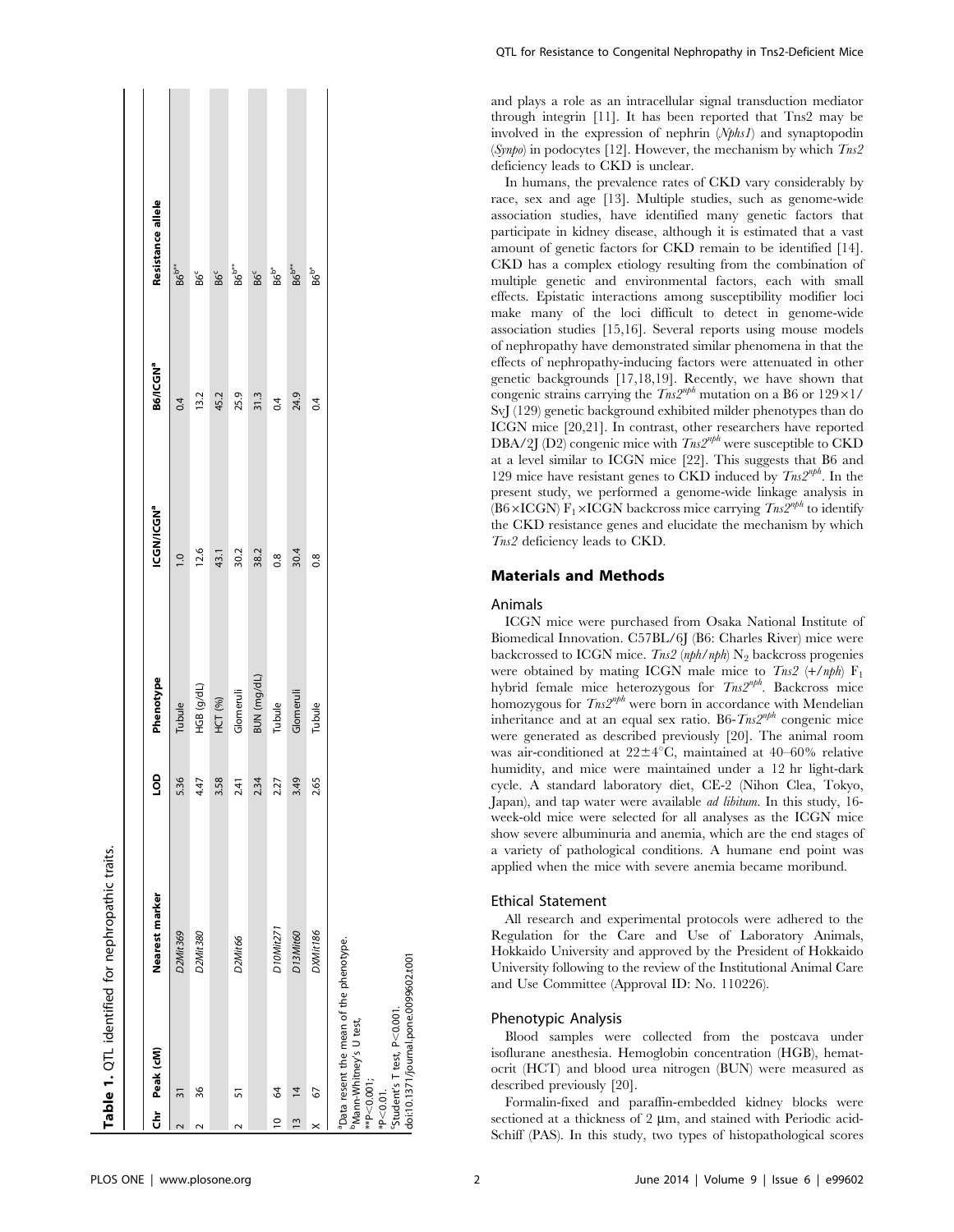

Figure 1. Hemoglobin concentration and BUN and kidney injury in backcross mice. (A, left) Distributions of HGB and BUN in (ICGN  $\times$ B6) F<sub>1</sub> $\times$ ICGN backcross progenies. (A, right) Distributions of HGB and BUN in B6-Tns2<sup>nph</sup>, ICGN, (ICGN×B6)  $F_1$ , backcross mice. (B) Glomerular index and tubular index distributions in (ICGN $\times$ B6) F<sub>1</sub> $\times$ ICGN backcross progenies. B6con, B6-Tns2 $n^{p}$ ; BC, backcross mice; NS, no significant; asterisk,  $P < 0.001$ . doi:10.1371/journal.pone.0099602.g001

were adopted to quantitate the severities of renal damage. A glomerular index, in which the severities were based on glomerular injury, was calculated from the scores for twenty glomeruli randomly selected from each sample. The severity of glomerular injury was scored as follows: 0, no abnormality or nearly normal; 1, expansion of the mesangial matrix; 2, severe expansion of the mesangial matrix; 3, hyalinosis or collapse (Fig. S1). First, the highest and lowest scores were removed to exclude bias in random selection. The sum of the eighteen glomerular scores was then taken as the glomerular index. However, if there were glomeruli that scored 3 points, the index was the sum of 36 and the number of glomeruli that scored 3 points. This calculation method means that a kidney with hyalinosis or collapse has a more severe glomerular injury than a kidney with only mesangial expansion. The tubular index was the sum of two histopathological parameters, urinary cast and tubule dilation. The severity of tubule dilation was performed using scale 0 to 2:0, no abnormality; 1, mild; 2, severe. One point was then added to the tubular index if a urinary cast was detected (Fig. S2). These analyses were performed by two independent observers. There were remarkable congruences in both blinded scores [the interclass correlation  $coefficients (ICCs) = 0.96$ .

#### Genotyping Analysis

We used 246 (male = 124, female = 122)  $T_{ns2}$  (nph/nph) N2 backcross mice for a genome-wide scan. Extraction of genomic DNA from tail tips was performed by a standard method.  $T_{ns2}$ genotypes were determined by PCR using genomic DNA from the tail tips.  $T_{ns}2^{nph}$  homozygous mice were identified using the primers AGACACCACCAGCACCTTCT and CGATC-CAGCTCCTGTCTTTC, which distinguish the  $T_{ns}2^{nph}$  allele by the 8-base deletion in exon 18 of  $Tns2$  [10]. For QTL analysis, a total of 92 informative microsatellite markers and coat color were used for the genotyping analysis, as listed in Table S1. The map positions of the microsatellite markers were based on information from the Mouse Genome Informatics of Jackson Laboratory (MGI; http://www.informatics.jax.org/, MGI\_4.41). PCR was carried out with a cycling sequence of  $95^{\circ}$ C for 5 min (one cycle), followed by 35 cycles consisting of denaturation at 95<sup>°</sup>C for 30 sec, primer annealing at  $55^{\circ}$ C for 30 sec, and extension at  $72^{\circ}$ C for 30 sec. Amplified samples were electrophoresed with 12% polyacrylamide gels and stained with ethidium bromide. The stained gels were then visualized and photographed under an ultraviolet lamp.

## QTL Analysis and Statistics

QTL analysis was performed using the Map Manager QTXb20 software program that uses a maximum likelihood algorithm with ''interval mapping'' and ''simultaneous search'', and permits better localization of loci and exclusion mapping [23]. Recombination frequencies (%) were converted into genetic distance (cM) using the Kosambi map function. This program provides linkage data as a likelihood ratio statistic (LRS) score. For each Chr, the LRS values were calculated by 10000 random permutations of the trait values relative to the genotypes of the marker loci. Genome-wide significance thresholds were calculated in terms of LRS by 10000 random permutation tests based on the established guidelines. The logarithm of odds (LOD) score was calculated by dividing the LRS value by 4.61. LOD values of the suggestive and significant thresholds for each trait are summarized in Table 1. Significant linkage was determined according to the traditional threshold  $(LOD score > 3.3)$  [24]. Statistical analyses were performed using the Stat-View program (SAS Institute Inc. Cary, USA). Spearman's rank correlation analysis was used to find the correlation between two sets of tested traits.

## Results

## 1. Phenotypic Characterization of  $Tns2^{nph}$  Backcross Mice

To verify the effect of genetic background on susceptibility to CKD induced by  $T_{ns2}^{nph}$ , we produced a total of 246 (ICGN $\times$ B6)  $F_1\times ICGN$  backcross mice and performed blood testing and histopathological analysis at the beginning of a genome-wide linkage analysis. Blood samples collected at 16 weeks old were analyzed. In CKD, a high BUN level and low HGB signify renal impairment and renal anemia, respectively, which is also a common symptom in ICGN mice (Fig. 1A, right). In backcross progenies, wide spectrums of BUN and HGB were observed from the various degrees of B6 type to that of ICGN types (Fig. 1A).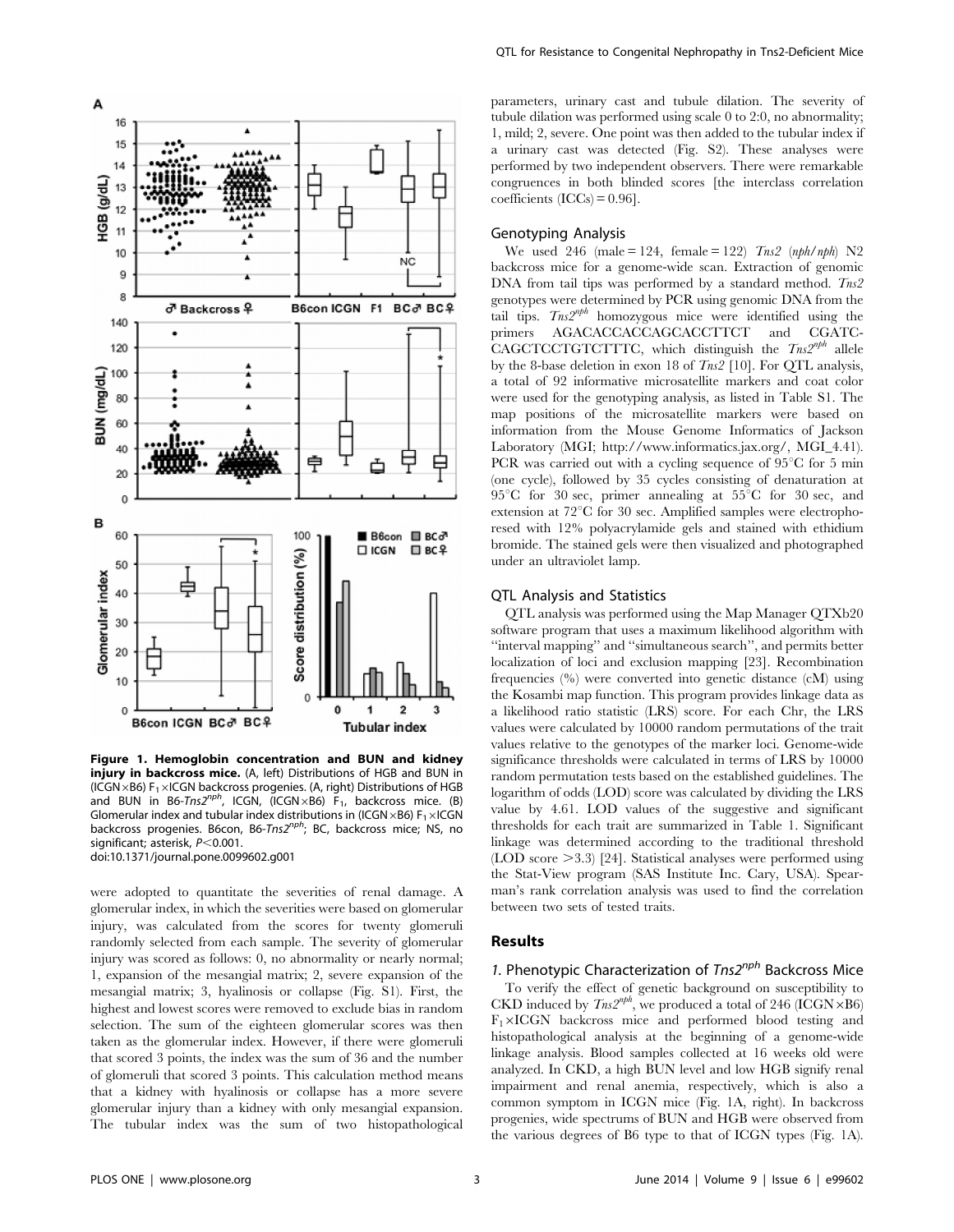

Figure 2. Linkage of nephropathy to chromosome 2. (A) Genome-wide linkage analysis of the tubular index. (B) LOD plots show the linkage of nephropathic traits to chromosome 2. HGB (solid line) and tubular index (dotted line) yielded significant LOD scores. The approximate 95% confidential intervals: 19.6–56.4 cM (tubule), 26–73 cM (glomeruli), 26–55 cM (HGB), 23–59 cM (HCT), 27–72 cM (BUN). (C) LOD curve and bootstrap histogram of the QTL on chromosome 2 for tubular index. doi:10.1371/journal.pone.0099602.g002

These results imply the existence of multiple modifier loci for CKD caused by  $T_{ns2}^{nph}$ . In addition, the distribution of BUN in backcross males, as compared with females, was statistically more severe (P<0.001, Mann-Whitney's U test).

Figure 1B shows the box plot for glomerular index and the histogram for tubular index. The scores histologically evaluate glomerular injury and tubulointerstitial injury, respectively. The backcross mice showed wide range of the histopathological severity, from B6 types to ICGN types (see also Fig. S1, S2, S3). There were also significant sexual dimorphism in both scores, with males exhibiting a higher level of severity than females (glomerular index P $<$ 0.001, tubular index P $<$ 0.05, Mann-Whitney's U test).



Figure 3. LOD score curves on chromosome 13. (A) A significant QTL for glomerular index was detected on chromosome 13. The approximate 95% confidential intervals: 0–31.5 cM. (B) Glomerular index at the peak LOD score (D13Mit60). The resistance phenotype associated with ICGN/B6 genotype ( $P<$ 0.001, Mann-Whitney's U test). doi:10.1371/journal.pone.0099602.g003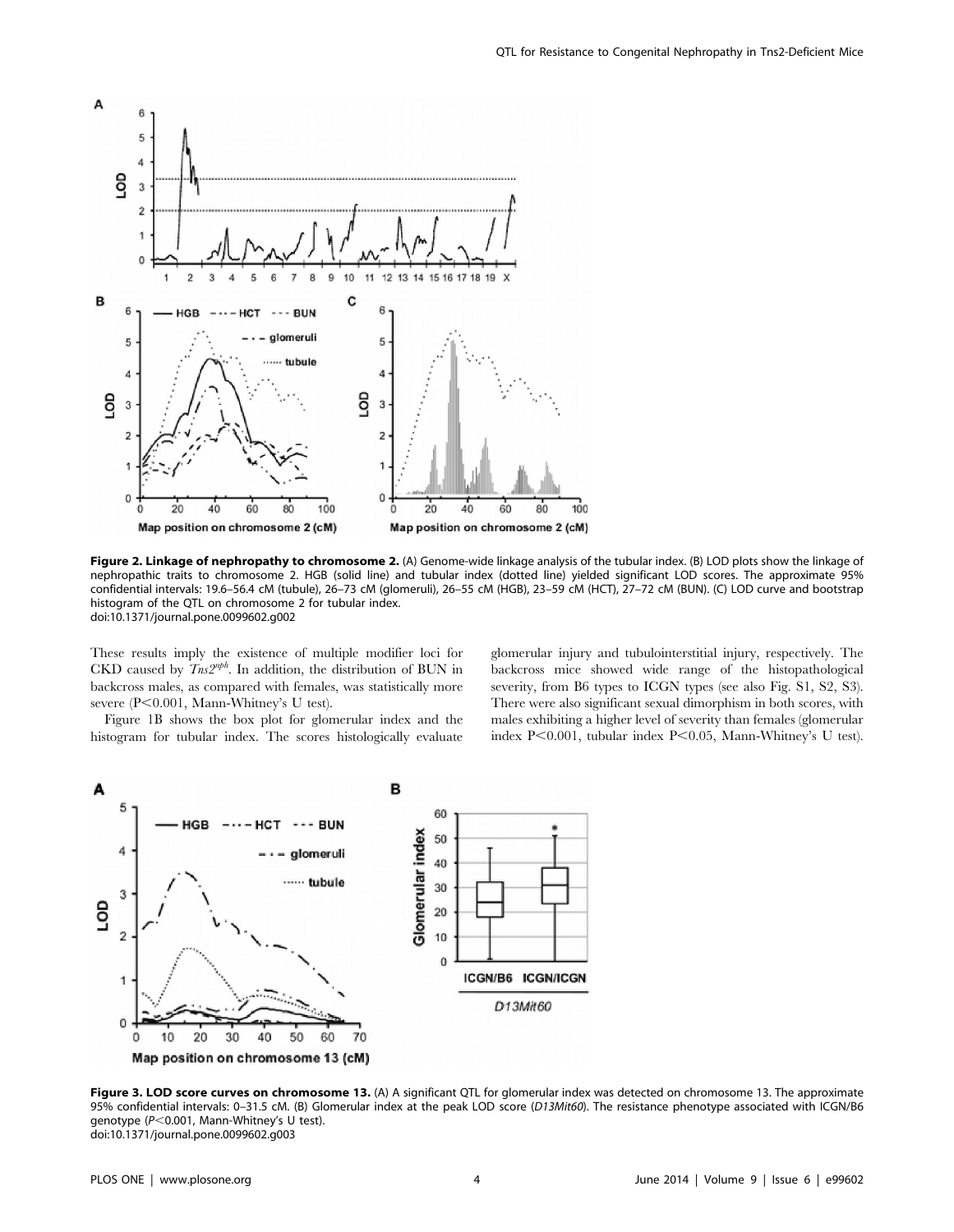

Figure 4. Epistasis associated with OTLs. Epistatic interactions were detected associated with the markers on chromosome 2 and 10. Open circles and closed circles represent homozygous and heterozygous variants for the tested markers, respectively. Asterisks signify significant differences between the two genotypes  $(*p<0.001; *p<0.01;$  Mann-Whitney's U test). doi:10.1371/journal.pone.0099602.g004

These differences were presumably due to the protective effect of estrogen in the female glomeruli [25].

The symptom severity of all tested traits exhibited significant correlations with each other according to Spearman's rank correlation analysis  $(P<0.01)$ . However, the Spearman's rank correlation coefficients were comparatively smaller for BUN combinations  $(|r| = 0.27 \sim 0.48)$  than for the other sets  $(|r| = 0.4 \sim 0.65)$ .

## 2. Genome-wide Linkage Analysis for the Mapping of CKD-Resistant Genes in Backcross Mice

To identify the modifier genes for CKD, we carried out a genome-wide linkage analysis using  $Tns2^{nph}$  backcross mice. HGB, HCT, BUN, glomerular index and tubular index at 16 weeks of age were used as indicators for CKD. Table 1 summarizes the microsatellite markers linked to the phenotype, LOD score, interval and phenotypic values of each genotype. The QTL analysis of the tubular index, which shows the intensity of tubulointerstitial injury, identified one significant locus on Chr 2 and two suggestive loci on Chrs 10 and X, respectively (Fig. 2A, Table 1). The significant QTL had a peak LOD score of 5.36 and explained 10% of the variance. Regarding the other nephropathic traits (HGB, HCT, BUN and glomerular index), significant or suggestive loci were also detected on Chr 2 (Fig. 2B, Table 1).

Within these QTLs, each trait exhibited CKD resistance associated with the ICGN/B6 genotype.

The QTL analysis of the glomerular index, which shows the severity of GS, identified one significant locus (peak LOD = 3.49) on Chr 13 (Fig. 3A). Grouping backcross mice by their genotype at the marker near the linkage peak, D13Mit60 (14.44 cM), ICGN/ B6 heterozygous mice showed statistically milder glomerular injury than did ICGN/ICGN homozygous mice  $(P<0.001$ , Mann-Whitney's U test, Fig. 3B). Although the linkage of the tubular index to Chr 13 was similar to that of glomerular index, the peak LOD score was only 1.73. No suggestive linkages were observed for hematological phenotypes on Chr 13 (Fig. 3A).

Epistatic interactions were searched between all of the tested markers by MapManager QTXb20  $(P<0.000001)$ . We detected three significant interactions in the tubular index associated with markers on Chrs 2 and 10, which showed significant or suggestive linkages to tubular index  $(P<0.01, ANOVA$  test, Fig. 4). Genotype variations in the tubular index at D2Mit380 (40.89 cM), D2Mit293  $(17.24 \text{ cM})$  and  $D10Mit271$  (72.31 cM) were only expressed in the presence of the ICGN/ICGN genotype at D19Mit33 (51.76 cM), the ICGN/ICGN genotype at D2Mit102 (57.65 cM) and the ICGN/B6 genotype at D3Mit129 (80.49 cM), respectively. The B6 allele at D19Mit33 also suppressed the genotypic effect of D2Mit380 in HGB. D2Mit293 (17.24 cM), which lies outside the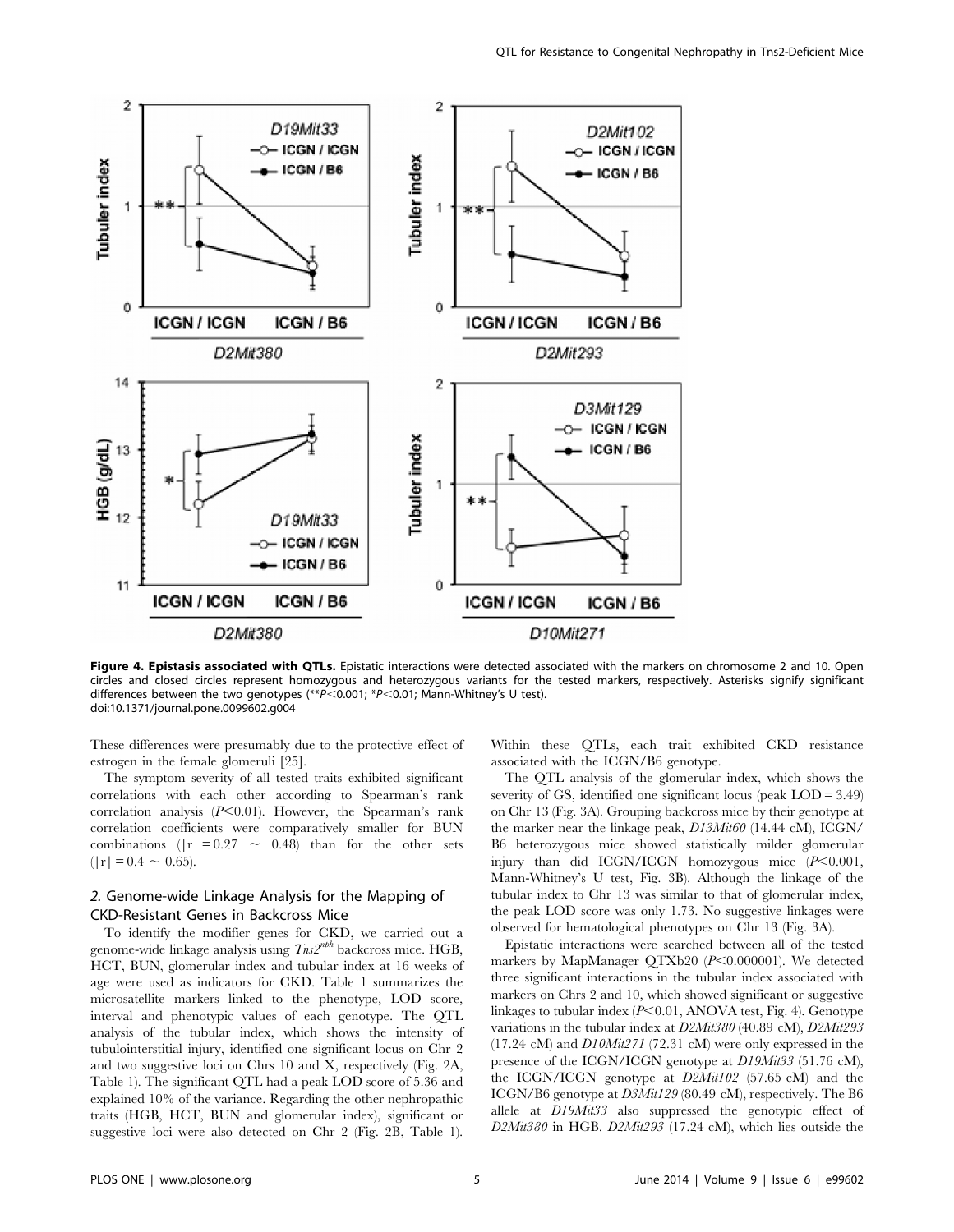Table 2. Podocyte-related genes on Chr 2 QTL.

| <b>Candidate genes</b> | Interacting proteins (XPodNet)                                                                                               |
|------------------------|------------------------------------------------------------------------------------------------------------------------------|
| Enkur                  | Pak1, Pik3r2                                                                                                                 |
| Apbb1ip                | Enah, Vasp                                                                                                                   |
| Pax8                   | Paxip1, Wt1 (Chr 2:55 cM)                                                                                                    |
| Grin1                  | Ctnnb1, Src (Chr 2:78 cM), Actb, Spnb2, Prkce, Camk2a, Camk2b, Dnm1 (Chr 2:22 cM), Ppp3ca                                    |
| Notch1                 | Wwp1, Psen1, Psen2, Ep300, Rbpj, Wdr12, Fbxw7, Kat2a, Kat2b, Smarcd3                                                         |
| Vav2                   | Lcp2, Rac1, Nckipsd, Ptpn6, Src (Chr 2:78 cM)                                                                                |
| Rxra                   | Trim24, Rarb, Rara, Ppara, Thra, Thrb, Zfp423, Nsd1, Med25                                                                   |
| Olfm1                  | N.D.                                                                                                                         |
| Tsc1                   | Ezr, Ywhab (Chr 2:85 cM)                                                                                                     |
| Abl1                   | Nck1, Pxn                                                                                                                    |
| Lamc3                  | Nid1, Nid2, Lama5 (Chr 2:103 cM)                                                                                             |
| Dnm1                   | Atp9a (Chr 2:89 cM), Grin1 (Chr 2:17 cM), Grin2b, Sh3gl2, Itsn1, Pfn2, Prnp (Chr 2:64 cM), Ctsl, Ap2a2, Kif2a, Kif5a, Tuba1a |
| Eng                    | Tgfbr1, Tgfbr2                                                                                                               |
| Cdk9                   | Cdkn1a, Cdkn1b                                                                                                               |
| Angptl2                | N.D.                                                                                                                         |
| Lmx1b                  | Ldb1, Tcf3, Bmpr2                                                                                                            |
| Mapkap1                | Akt1                                                                                                                         |
| Crb2                   | N.D.                                                                                                                         |
| Lrp1b                  | Pick1                                                                                                                        |
| Zeb2                   | Smad <sub>2</sub>                                                                                                            |
| Prpf40a                | Wasl                                                                                                                         |
| Pkp4                   | Ctnnb1                                                                                                                       |
| Pla2r1                 | N.D.                                                                                                                         |
| Itga6                  | Lama5 (Chr.2:103 cM), Itgb1, Itgb4, Nisch                                                                                    |
| Wipf1                  | Cttn                                                                                                                         |
| Hoxd1                  | Ldb1 (Chr.19:38.75 cM)                                                                                                       |
| Itgav                  | Itgb1, Itgb3, Itgb5, Spp1, Plaur, Col4a3                                                                                     |
| Ctnnd1                 | Yes, Cdh2, Cdh4 (Chr.2:102 cM), Cdh22 (Chr.2:85 cM)                                                                          |
| Lrp4                   | Pick1                                                                                                                        |
| Syt13                  | Nrxn1                                                                                                                        |
| Wt1                    | Pawr, Wtip, Fhl2, Fhl3, Pax2 (Chr.19:38 cM), Pax8 (Chr.2:16 cM)                                                              |
| Pax6                   | Paxip1                                                                                                                       |

N.D.: not detected.

doi:10.1371/journal.pone.0099602.t002

95% confidence interval for the QTL of the tubular index (19.6– 56.4 cM), showed a significant epistatic interaction with D2Mit102, whereas the inner marker D2Mit369 (24.51 cM) did not, although both markers exhibited significant LOD scores of 3.6 and 4.4, respectively. On the other hand, D2Mit380 (40.89 cM) showed a significant epistatic interaction with D19Mit33, as did D2Mit66 (49.45 cM) and D2Mit102 (57.65 cM) (data not shown). These results suggest multiple QTLs for tubular index on Chr 2. The bootstrap analysis also supports this hypothesis (Fig. 2C). Next, to identify the candidate genes, we screened the QTLs on Chrs 2 and 13 for podocyte-related genes using XPodNet, and protein-protein interactions in the podocytes [19]. In total, 46 candidate genes are listed (Table 2 and 3).

We also detected seven genetic loci associated with blood cell traits (Table S2). These loci (except for Chr 2) were not linked to the histopathological traits, so that the loci only influenced hematological parameters between the two mice, independent of CKD. Correspondingly, numerous genetic loci of this kind have been identified in recent genome-wide linkage analyses of humans and other mouse strains [26,27,28,29].

#### Discussion

In this study, we report the mapping of genetic loci responsible for the resistance to congenital nephropathy caused by  $T_{ns2}$ deficiency in a B6 genetic background. Analysis of backcrossing between resistant B6 mice and susceptible ICGN mice identified significant QTLs on Chrs 2 and 13. Among the tested traits, tubulointerstitial injury (tubular index) and anemia (HGB and HCT) were strongly associated with the same locus on Chr 2. In patients with CKD, anemia develops due to decreased renal erythropoietin synthesis resulting from tubulointerstitial damage. A significant locus for tubular index, ranging approximately from 19.6 to 56.4 cM on Chr 2, which overlaps the QTLs of the other tested traits, appears to be separated into three QTLs with peaks at 22, 31 and 50 cM (Fig. 2). The proximal QTL (22 cM) has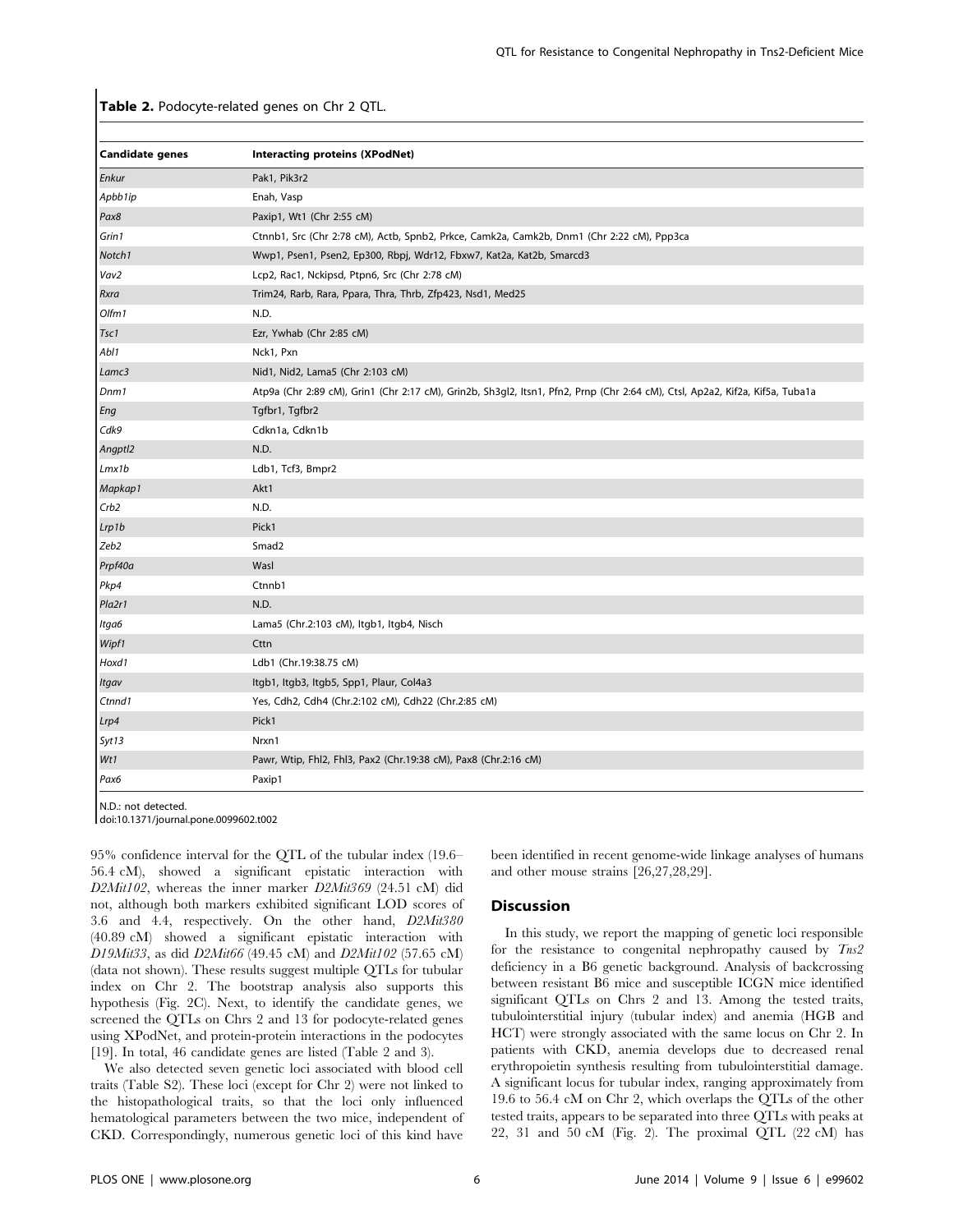| <b>Candidate genes</b> | <b>Interacting proteins (XPodNet)</b>  |
|------------------------|----------------------------------------|
| Net1                   | Magi1                                  |
| Actn2                  | Camk2a                                 |
| Nid1                   | Lama2, Lamc1, Lamc2, Lamc3, Hspg2, Eln |
| E2f3                   | Ccnd1                                  |
| Agtr1a                 | Agtrap                                 |
| Ripk1                  | Atg5                                   |
| Nm1                    | N.D.                                   |
| Bmp6                   | Bmpr1a                                 |
| Nedd9                  | Src, Nck2, Ptk2                        |
| Gadd45g                | Cdkn1a                                 |
| Nsd1                   | Rxra                                   |
| Slc34a1                | Itgav                                  |
| Dbn1                   | Gja1, Lrrk2                            |
| Ntrk2                  | Cdk5, Cdk5r1                           |

Table 3. Podocyte-related genes on Chr 13 QTL.

N.D.: not detected.

doi:10.1371/journal.pone.0099602.t003

epistatic interactions with D2Mit102 and D2Mit282 (Fig. 4, data not shown). The region between the two markers exhibiting a peak LOD score of 3.8 in tubular index includes the syntenic locus for albuminuria previously reported in humans, rats and mice [30,31]. The middle QTL (31 cM) maps to the same region that was found in a (B6×D2) F<sub>2</sub> intercross and in a (B6×A/J) F<sub>2</sub> intercross as a second QTL for albuminuria on Chr 2 [30,31]. The distal QTL (50 cM), where the glomerular score and BUN showed a suggestive linkage, maps to the same region as the suggestive locus for proteinuria that was found in an HIV-associated nephropathy (HIVAN) model mouse on a mixed genetic background of B6 and FVB [32]. The syntenic human region (2q32.1) is associated with the early onset of end-stage renal disease in black families enriched for nondiabetic nephropathy [33]. Taken together, the resistance to CKD in Tns2-deficient B6 mice can be mainly exerted in combination with the multiple loci on Chr 2.

While  $T_{ns2}$  mRNA is broadly expressed in the kidney and other organs, significant abnormalities (i.e., podocytopenia) were only observed in the kidney of ICGN mice [1]. In the glomeruli, Tns2 expression is localized in podocytes [10,34]. Therefore, the dysfunction of Tns2 in podocytes has been speculated to cause renal dysfunction. Tns is an actin-binding protein that is present in focal adhesions and has been suggested to play an important role in the actin cytoskeleton and integrin-mediated signaling [11]. Recently, it has been reported that  $Tns2$  may bind to integrin  $\beta1$ , and regulate the activity of the integrin  $\beta$ 1 downstream effector molecule, integrin-linked kinase (ILK), which is known to play an essential role in GBM assembly and podocyte function [22]. In addition, ILK expression is stimulated in podocytes by renal injury and induces podocyte epithelial-mesenchymal transition [35]. Interestingly, the podocyte-specific knockout of ILK induces progressive focal segmental GS with increased mesangial matrix deposition and downregulation of Nphs1 and Synpo with age, as observed in ICGN mice [12,36,37]. Activation of FAK, another effector molecule of the integrin  $\beta$ 1 signaling pathway, is also observed in the glomeruli of  $T_{ns2}$  mutant mice and conditional Ilk knockout mice [22,37]. This upregulation of FAK activity is considered to compensate for the ILK abnormality structurally, but not functionally [22,37]. It is notable that the Ilk knockout genetic background is derived from B6 (NPHS2 promoter-Cre transgenic mice) and 129 (ILK<sup>flox/flox</sup> mice) [36,37]. That is, the genetic backgrounds of B6 and 129 are resistant to Tns2 deficiency, but their resistance has no effect on Ilk-deficiency. Hence, it is assumed that the resistance effects are exhibited by functionally regulating the disorders in the integrin  $\beta$ 1-ILK signaling pathway or structurally reinforcing the fragility of the actin cytoskeleton and slit diaphragm induced by aberrant ILK activity in Tns2-deficient podocytes.

Under this assumption, we screened QTLs mapped on Chr 2 for podocyte-related genes using XPodNet and identified 32 candidate genes (Table 2). Among these, we were especially interested in Notch1, Dnm1, Lmx1b, Zeb2 and Wt1. NOTCH1 (18.91 cM) is a transmembrane receptor protein whose signaling pathway correlates with GS and renal function [38]. DNM1 (22.09 cM), dynamin1, participates in endocytosis in the podocyte foot process and contributes to maintenance of the slit diaphragm [39]. WT1 (55.06 cM) and LMX1B (22.48 cM) are transcription factors that regulate podocyte-specific structural genes, *Nphs1* and Podxl, and Nphs2 respectively, and play a key role in the development and maintenance of the actin cytoskeleton and slit diaphragm in podocytes [40,41,42]. ZEB2 (27.31 cM), a transcriptional repressor of E-cadherin, is upregulated by the integrin  $\beta$ 1-ILK signaling pathway downstream target SNAIL and induces the epithelial–mesenchymal transition [43].

In the same way, 14 candidate genes of the Chr 13 QTL are listed in Table 3. This locus partially overlaps the HIVAN susceptibility locus, HIVAN2, that was found in an (HIV-1 transgenic FVB $\times$ B6) F<sub>2</sub> intercross [32]. An expression quantitative trait locus (eQTL) analysis has revealed that HIVAN2 influences the transcript abundance of Nphs2, a membrane protein linking the slit diaphragm to the cytoskeleton [32]. However, HIVAN2 includes none of transcription factors known to regulate Nphs2 expression. In our cross, the locus was not linked to anemia, so that it is not considered to be essential for susceptibility to CKD induced by  $T_{ns}2^{nph}$ .

Our genomic analysis of CKD in a cross between B6 and ICGN assumes that the Chr 2 loci critically contribute to resistance in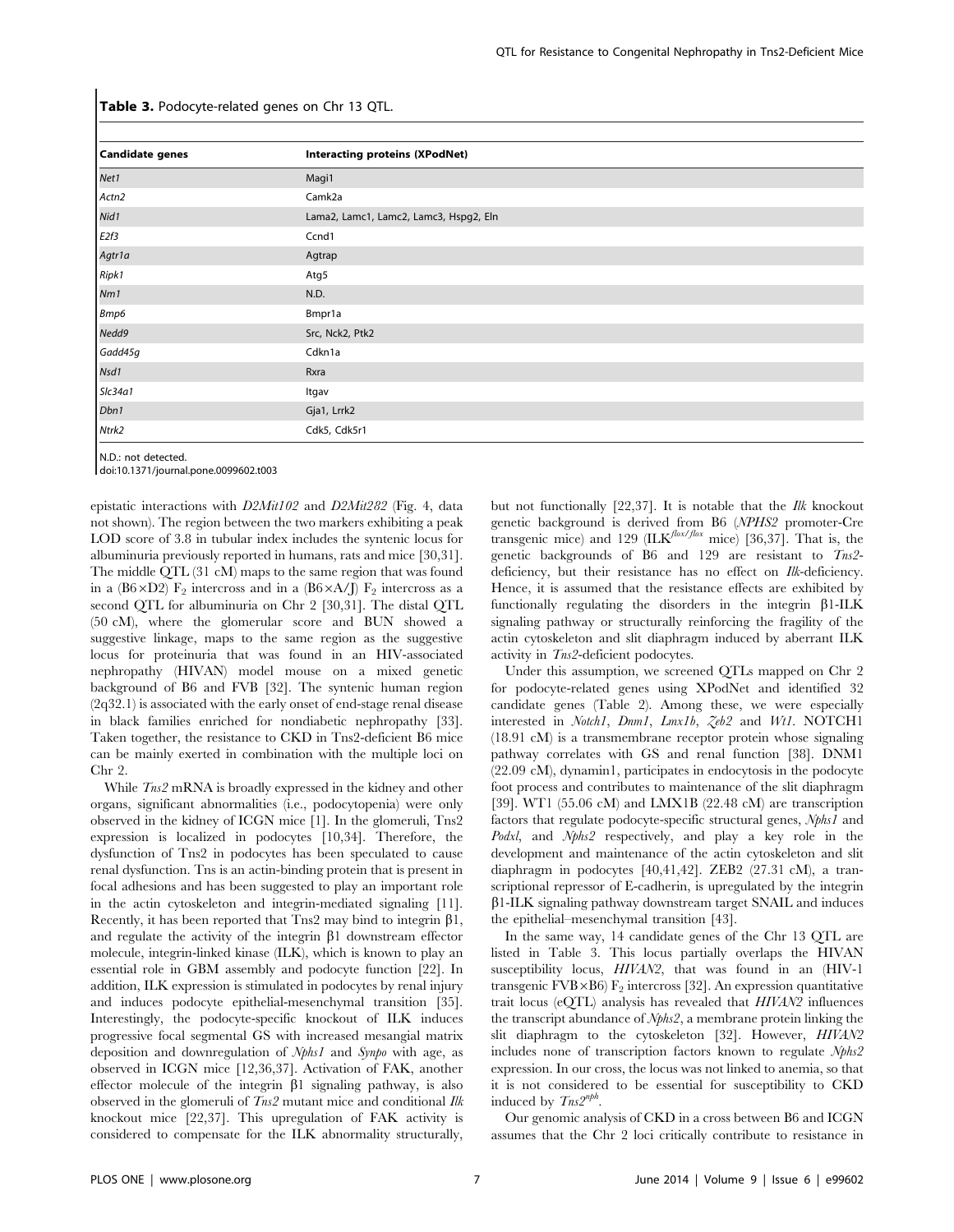Tns2-deficient mice. The Chr 2 QTLs identified in crosses for proteinuria between resistant B6 and susceptible D2 or A/J or HIV-1 transgenic FVB are similar to ours [30,31,32]. This suggests that our QTL is not limited to resistance to the CKD induced by  $T_{ns}2^{nph}$ , but is generally associated with resistance to CKD. Although this locus has not been noted in previous reports due to the absence of a homologous human QTL, we believe that this locus also plays an important role in resistance to CKD. Identification of resistant genes on this locus would help reveal the mechanism by which Tns2 deficiency leads to CKD and provide a novel insight into susceptibility to CKD, leading to the development of treatment strategies for CKD.

#### Supporting Information

Figure S1 Representative examples of glomerular score.

(TIF)

#### References

- 1. Ogura A, Asano T, Matsuda J, Takano K, Nakagawa M, et al. (1989) Characteristics of mutant mice (ICGN) with spontaneous renal lesions: a new model for human nephrotic syndrome. Lab Anim 23: 169–174.
- 2. Mizuno S, Matsumoto K, Kurosawa T, Mizuno-Horikawa Y, Nakamura T (2000) Reciprocal balance of hepatocyte growth factor and transforming growth factor-beta 1 in renal fibrosis in mice. Kidney Int 57: 937–948.
- 3. Mizuno S, Mizuno-Horikawa Y, Yue BF, Okamoto M, Kurosawa T (1999) Nephrotic mice (ICGN strain): a model of diffuse mesangial sclerosis in infantile nephrotic syndrome. Am J Nephrol 19: 73–82.
- 4. Ogura A, Fujimura H, Asano T, Koura M, Naito I, et al. (1995) Early ultrastructural glomerular alterations in neonatal nephrotic mice (ICGN strain). Vet Pathol 32: 321–323.
- 5. Mizuno S, Yue BF, Okamoto M, Horikawa Y, Kurosawa T (1997) Diffuse glomerulosclerosis without tubular injury does not directly manifest renal dysfunction in nephrotic mice (ICGN strain). Exp Nephrol 5: 498–507.
- 6. Mundel P, Schwarz K, Reiser J (2001) Podocyte biology: a footstep further. Adv Nephrol Necker Hosp 31: 235–241.
- 7. Wiggins RC (2007) The spectrum of podocytopathies: a unifying view of glomerular diseases. Kidney Int 71: 1205–1214.
- 8. Pavenstadt H, Kriz W, Kretzler M (2003) Cell biology of the glomerular podocyte. Physiol Rev 83: 253–307.
- 9. Warsow G, Endlich N, Schordan E, Schordan S, Chilukoti RK, et al. (2013) PodNet, a protein-protein interaction network of the podocyte. Kidney Int 84: 104–115.
- 10. Cho AR, Uchio-Yamada K, Torigai T, Miyamoto T, Miyoshi I, et al. (2006) Deficiency of the tensin 2 gene in the ICGN mouse: an animal model for congenital nephrotic syndrome. Mamm Genome 17: 407–416.
- 11. Lo SH (2004) Tensin. Int J Biochem Cell Biol 36: 31–34.
- 12. Kato T, Mizuno S, Taketo MM, Kurosawa TM (2008) The possible involvement of tensin 2 in the expression and extension of nephrin by glomerular podocytes in mice. Biomed Res 29: 279–287.
- 13. Stevens LA, Claybon MA, Schmid CH, Chen J, Horio M, et al. (2011) Evaluation of the Chronic Kidney Disease Epidemiology Collaboration equation for estimating the glomerular filtration rate in multiple ethnicities. Kidney Int 79: 555–562.
- 14. Kottgen A, Pattaro C, Boger CA, Fuchsberger C, Olden M, et al. (2010) New loci associated with kidney function and chronic kidney disease. Nat Genet 42: 376–384.
- 15. Manolio TA, Collins FS, Cox NJ, Goldstein DB, Hindorff LA, et al. (2009) Finding the missing heritability of complex diseases. Nature 461: 747–753.
- 16. Boger CA, Heid IM (2011) Chronic kidney disease: novel insights from genomewide association studies. Kidney Blood Press Res 34: 225–234.
- 17. Andrews KL, Mudd JL, Li C, Miner JH (2002) Quantitative trait loci influence renal disease progression in a mouse model of Alport syndrome. Am J Pathol 160: 721–730.
- 18. Hartner A, Cordasic N, Klanke B, Veelken R, Hilgers KF (2003) Strain differences in the development of hypertension and glomerular lesions induced by deoxycorticosterone acetate salt in mice. Nephrol Dial Transplant 18: 1999– 2004.
- 19. Roselli S, Heidet L, Sich M, Henger A, Kretzler M, et al. (2004) Early glomerular filtration defect and severe renal disease in podocin-deficient mice. Mol Cell Biol 24: 550–560.
- 20. Nishino T, Sasaki N, Nagasaki K, Ahmad Z, Agui T (2010) Genetic background strongly influences the severity of glomerulosclerosis in mice. J Vet Med Sci 72: 1313–1318.

Figure S2 Representative examples of tubular score. (TIF)

Figure S3 Histopathological severity, resistant strain vs. susceptible strain.

(TIF)

Table S1 Genotyping markers.

(XLSX)

Table S2 QTLs identified for hematological phenotypes. (PPTX)

#### Author Contributions

Conceived and designed the experiments: NS. Performed the experiments: HS TN KN NS. Analyzed the data: HS HK DT NS. Contributed reagents/materials/analysis tools: NS TA. Wrote the paper: HS NS.

- 21. Nishino T, Sasaki N, Nagasaki K, Ichii O, Kon Y, et al. (2012) The 129 genetic background affects susceptibility to glomerulosclerosis in tensin 2-deficient mice. Biomed Res 33: 53–56.
- 22. Uchio-Yamada K, Sawada K, Tamura K, Katayama S, Monobe Y, et al. (2013) Tenc1-deficient mice develop glomerular disease in a strain-specific manner. Nephron Exp Nephrol 123: 22–33.
- 23. Manly KF, Cudmore RH, Jr., Meer JM (2001) Map Manager QTX, crossplatform software for genetic mapping. Mamm Genome 12: 930–932.
- 24. Kruglyak L, Lander ES (1995) A nonparametric approach for mapping quantitative trait loci. Genetics 139: 1421–1428.
- 25. Elliot SJ, Karl M, Berho M, Potier M, Zheng F, et al. (2003) Estrogen deficiency accelerates progression of glomerulosclerosis in susceptible mice. Am J Pathol 162: 1441–1448.
- 26. van der Harst P, Zhang W, Mateo Leach I, Rendon A, Verweij N, et al. (2012) Seventy-five genetic loci influencing the human red blood cell. Nature 492: 369– 375.
- 27. Peters LL, Shavit JA, Lambert AJ, Tsaih SW, Li Q, et al. (2010) Sequence variation at multiple loci influences red cell hemoglobin concentration. Blood 116: e139–149.
- 28. Davis RC, van Nas A, Bennett B, Orozco L, Pan C, et al. (2013) Genome-wide association mapping of blood cell traits in mice. Mamm Genome 24: 105–118.
- 29. Kelada SN, Aylor DL, Peck BC, Ryan JF, Tavarez U, et al. (2012) Genetic analysis of hematological parameters in incipient lines of the collaborative cross. G3 (Bethesda) 2: 157–165.
- 30. Sheehan S, Tsaih SW, King BL, Stanton C, Churchill GA, et al. (2007) Genetic analysis of albuminuria in a cross between C57BL/6J and DBA/2J mice. Am J Physiol Renal Physiol 293: F1649–1656.
- 31. Doorenbos C, Tsaih SW, Sheehan S, Ishimori N, Navis G, et al. (2008) Quantitative trait loci for urinary albumin in crosses between C57BL/6J and A/ J inbred mice in the presence and absence of Apoe. Genetics 179: 693–699.
- 32. Papeta N, Chan KT, Prakash S, Martino J, Kiryluk K, et al. (2009) Susceptibility loci for murine HIV-associated nephropathy encode transregulators of podocyte gene expression. J Clin Invest 119: 1178–1188.
- 33. Freedman BI, Langefeld CD, Rich SS, Valis CJ, Sale MM, et al. (2004) A genome scan for ESRD in black families enriched for nondiabetic nephropathy. Am Soc Nephrol 15: 2719–2727.
- 34. Nishino T, Sasaki N, Chihara M, Nagasaki K, Torigoe D, et al. (2012) Distinct distribution of the tensin family in the mouse kidney and small intestine. Exp Anim 61: 525–532.
- 35. Kang YS, Li Y, Dai C, Kiss LP, Wu C, et al. (2010) Inhibition of integrin-linked kinase blocks podocyte epithelial-mesenchymal transition and ameliorates proteinuria. Kidney Int 78: 363–373.
- 36. El-Aouni C, Herbach N, Blattner SM, Henger A, Rastaldi MP, et al. (2006) Podocyte-specific deletion of integrin-linked kinase results in severe glomerular basement membrane alterations and progressive glomerulosclerosis. J Am Soc Nephrol 17: 1334–1344.
- 37. Kanasaki K, Kanda Y, Palmsten K, Tanjore H, Lee SB, et al. (2008) Integrin beta1-mediated matrix assembly and signaling are critical for the normal development and function of the kidney glomerulus. Dev Biol 313: 584–593.
- 38. Murea M, Park JK, Sharma S, Kato H, Gruenwald A, et al. (2010) Expression of Notch pathway proteins correlates with albuminuria, glomerulosclerosis, and renal function. Kidney Int 78: 514–522.
- 39. Soda K, Balkin DM, Ferguson SM, Paradise S, Milosevic I, et al. (2012) Role of dynamin, synaptojanin, and endophilin in podocyte foot processes. J Clin Invest 122: 4401–4411.